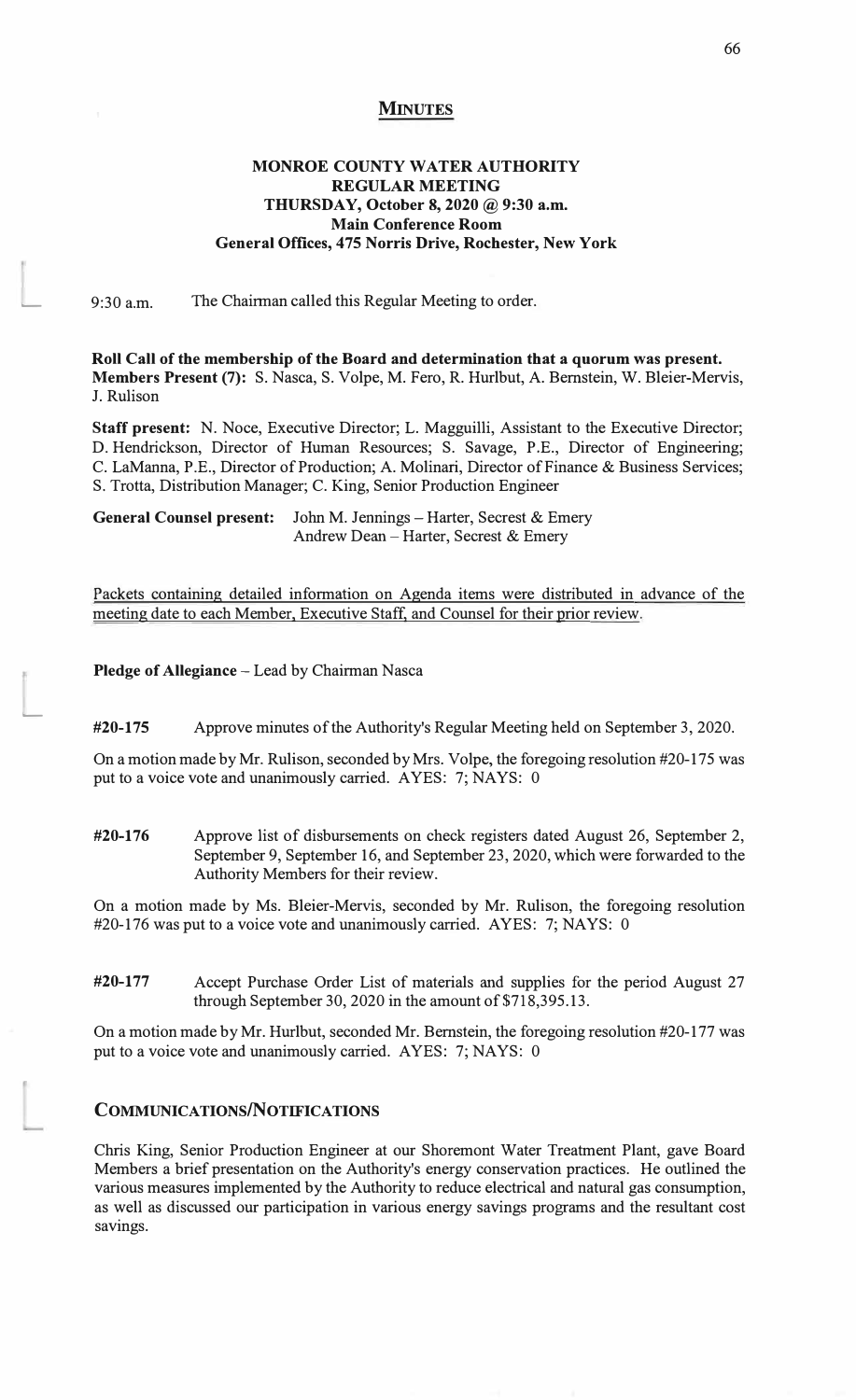For Item 20-178, Board Treasurer Rulison and Board Member Bleier-Mervis offered the following resolution and moved its adoption:

20-178

# **RESOLUTION #20-178**

# **EXPRESSING APPRECIATION FOR YEARS OF SERVICE AND BEST WISHES OF THE MONROE COUNTY WATER AUTHORITY BOARD** TO RAYMOND W. BENSHOFF UPON HIS RETIREMENT

**WHEREAS, Raymond W. Benshoff, a longtime employee of the Water Authority,** 

has retired as of September 25, 2020; and

WHEREAS, Raymond W. Benshoff is a highly skilled and knowledgeable 24 year veteran of the Water Authority; and

WHEREAS, Raymond W. Benshoff will be remembered for his dedicated service by his fellow employees and management of the Water Authority.

NOW, THEREFORE, BE IT RESOLVED, MCWA extends its appreciation

and best wishes for a happy, fulfilling retirement; and

BE IT FURTHER RESOLVED, the Recording Secretary of the Board is

hereby requested to forward a copy of this Resolution to Raymond W. Benshoff, MCWA Retiree.

 $\sim$  This resolution adopted unanimously.  $\sim$ 

#20-179 Confirm the following personnel appointment pending approval and pursuant to the Rules and Regulations of the Monroe County Civil Service Commission:

> Appointment of Kerry Sharp to the position of Communications Aide effective November 2, 2020, at Salary Schedule 3, Group 3.

On a motion made by Mr. Bernstein, seconded by Mr. Hurlbut, the foregoing resolution #20-179 was put to a roll call vote and unanimously carried. AYES: 7 (S. Nasca, S. Volpe, M. Fero, R. Hurlbut, A. Bernstein, W. Bleier-Mervis, J. Rulison); NAYS: 0

#20-180 Confirm the following personnel appointment pending approval and pursuant to the Rules and Regulations of the Monroe County Civil Service Commission:

> Promotional Appointment of Jeffrey Krahe to the position of Utility Worker effective October 12, 2020, at Salary Schedule 4, Group 3.

On a motion made by Mr. Rulison, seconded by Mr. Fero, the foregoing resolution #20-180 was put to a roll call vote and unanimously carried. AYES: 7 (S. Nasca, S. Volpe, M. Fero, R. Hurlbut, A. Bernstein, W. Bleier-Mervis, J. Rulison); NAYS: 0

For Item #20-181, Mr. Magguilli addressed the Board for authorization in the purchase of a new server off of New York State Contract. This purchase is in our budget and is part of normal computer system maintenance.

Authorize the use of New York State OGS Contract, Group #73600, Award #20-181 #22802, Contract #PM20820, for the purchase of one (1) new Dell Power Edge vSan Server from Quality & Assurance Tech Corp. in the amount of \$32,382.76.

On a motion made by Mr. Bernstein, seconded by Ms. Bleier-Mervis, the foregoing resolution #20-181 was put to a roll call vote and unanimously carried. AYES: 7 (S. Nasca, S. Volpe, M. Fero, R. Hurlbut, A. Bernstein, W. Bleier-Mervis, J. Rulison); NAYS: 0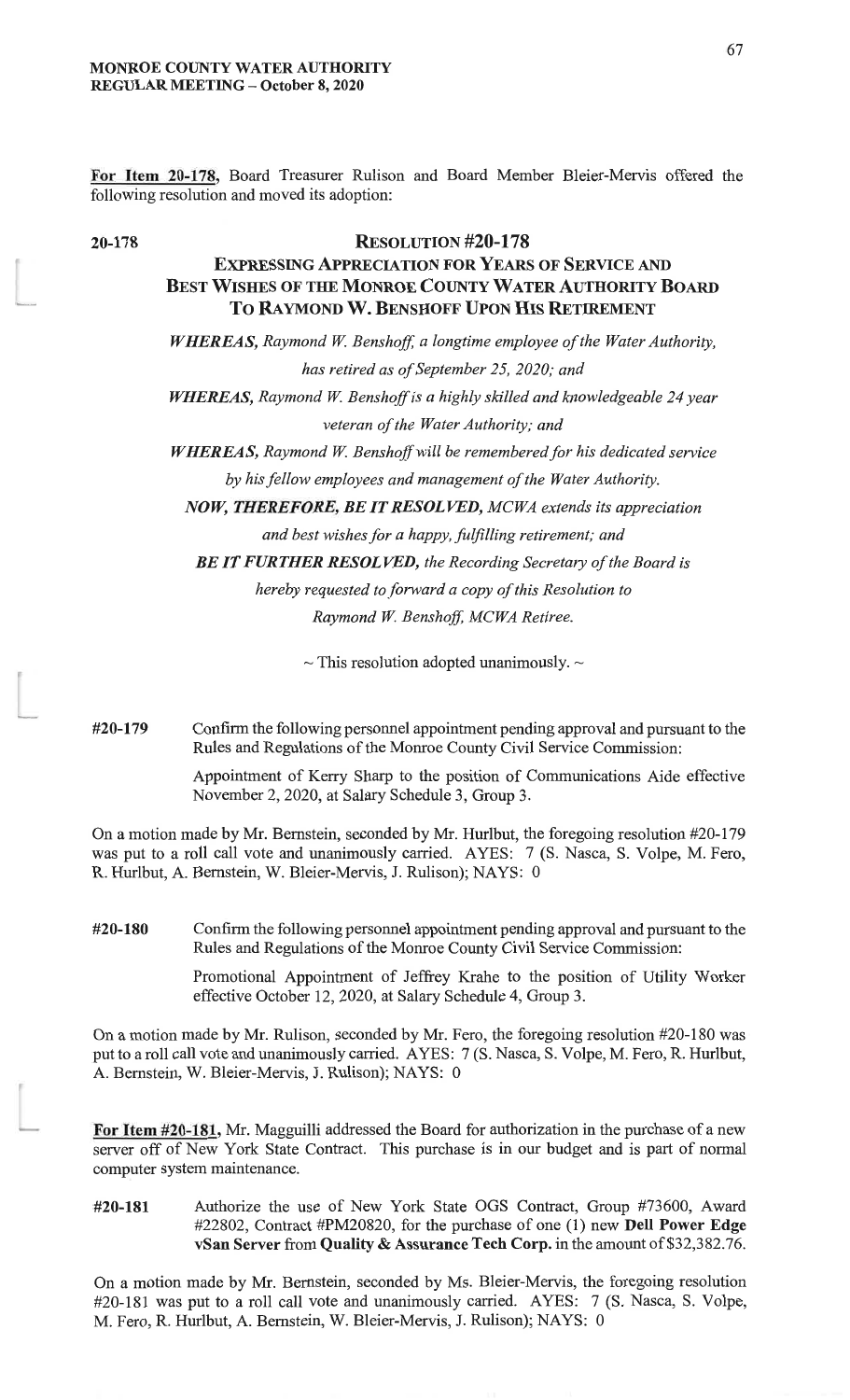For Item #20-182, Mr. Magguilli addressed the Board on this item in addition to their having received his memorandum in advance of the meeting detailing justification for Standardization on Amazon Web Services (AWS), which we have utilized in the hosting of our website and customer portal. Information Technology staff have been trained and certified by AWS for its use and determined that the AWS platform is the best venue for this purpose. He also noted that our current website, customer portal, and associated programs are all designed specifically and uniquely for AWS, and conversion to another provider would create a hardship in the significant time and expense of re-writing of programs. He answered a follow-up question posed by a Board Member.

#20-182

#### WHEREAS, the Monroe County Water Authority has utilized Amazon Web Services (AWS) for the past several years in hosting the former and newlyrevised MCWA website and customer portal; and

WHEREAS, our current website, customer portal, and associated programs are all designed specifically and uniquely for AWS, and conversion to another provider would result in significant time and expense in the re-writing of programs; and

WHEREAS, Information Technology staff have been trained and certified by AWS for its use and have determined that AWS is the best venue for this purpose; and

WHEREAS, the Authority's Purchasing and Procurement Guidelines has Appropriate Circumstances for Standardization of Goods and Services under which such a provision would be satisfied.

#### NOW, THEREFORE BE IT RESOLVED that:

In order to provide for the most efficient and economic hosting of the MCWA website and customer portal as outlined above, Amazon Web Services will be the platform utilized for this purpose.

FURTHER RESOLVED, that the Members and Staff of the Authority are hereby authorized and directed for and on behalf of the Authority and in its name to do all acts and things required or as may be necessary, or in the opinion of the Officer so acting, desirable and proper to effect the purposes of the foregoing resolutions and to cause compliance by the Authority with all of the provisions of the foregoing resolutions.

On a motion made by Ms. Bleier-Mervis, seconded by Mr. Rulison, the foregoing resolution #20-182 was put to a roll call vote and unanimously carried. AYES: 7 (S. Nasca, S. Volpe, M. Fero, R. Hurlbut, A. Bernstein, W. Bleier-Mervis, J. Rulison); NAYS: 0

For Item #20-183, Mr. Trotta briefed the Board for authorization the as-needed use of Monroe County Contract for sprinkler inspection, testing and maintenance, in an estimated annual amount of \$40,000 and for the term ending 10/31/2021 with the option to extend for up to four additional one-year periods in accordance with the terms of the Monroe County Contract. We have used this vendor in the past, and they have performed well.

#20-183 Authorize the as-needed use of Monroe County Contract No. 0911-18 (4700007496) for Sprinkler Inspection, Testing and Maintenance (currently awarded to Davis-Ulmer Sprinkler Company) through the initial contract period ending  $10/31/2021$ , with the option to extend for up to four additional one-year periods in accordance with the terms of the Monroe County Contract, for an estimated annual amount of \$40,000.

On a motion made by Mr. Rulison, seconded by Mr. Bernstein, the foregoing resolution #20-183 was put to a roll call vote and unanimously carried. AYES: 7 (S. Nasca, S. Volpe, M. Fero, R. Hurlbut, A. Bernstein, W. Bleier-Mervis, J. Rulison); NAYS: 0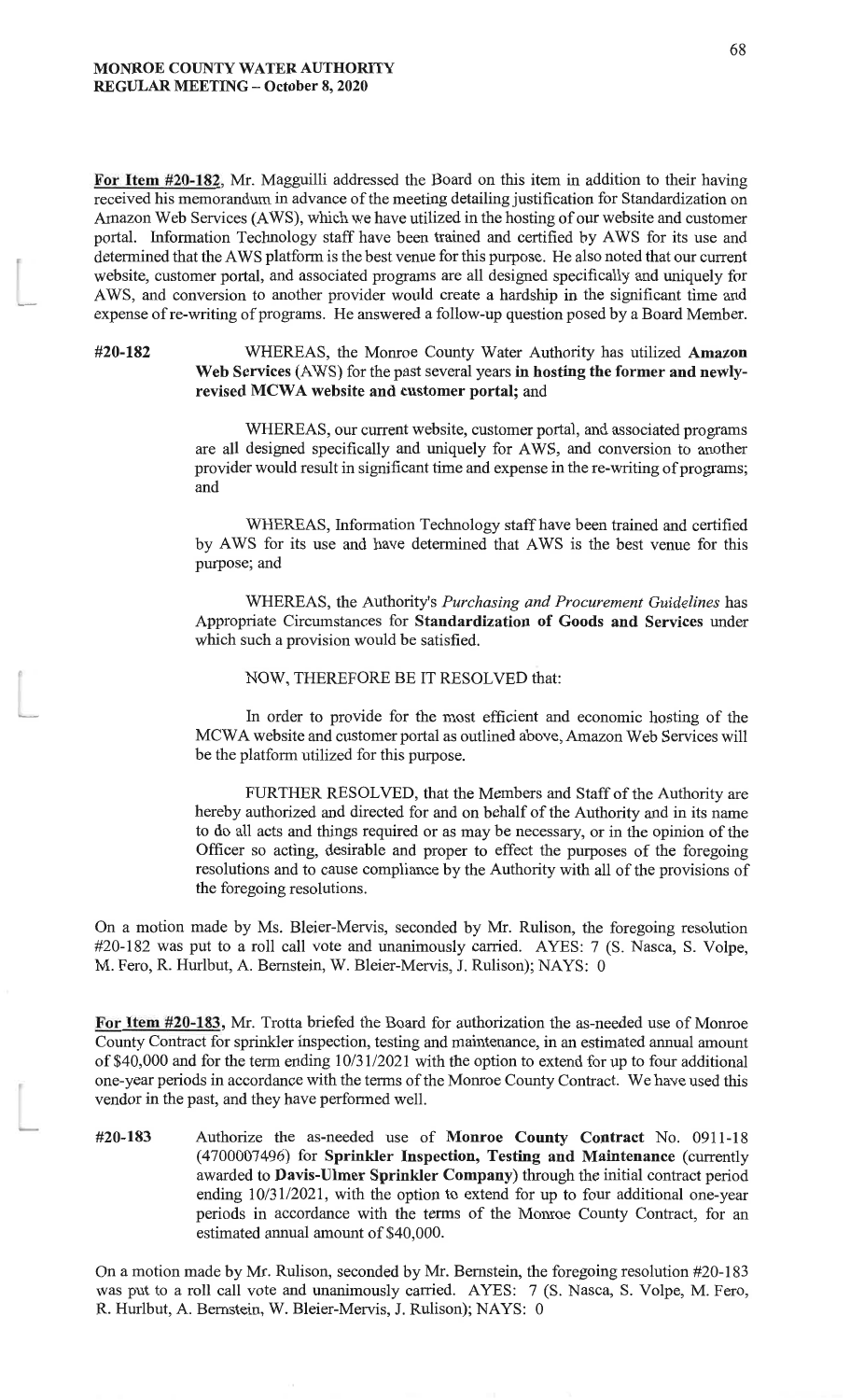For Item #20-184, Mr. Trotta sought Board authorization for the as-needed use of Monroe County Contract for Heavy Equipment Rental in an estimated annual amount of \$200,000 through the initial contract period ending 09/30/2021, with the option to extend for up to four additional one year periods in accordance with the terms of the Monroe County Contract. We have successfully done business with this vendor for many years.

Authorize the as-needed use of Monroe County Contract BP #0809-17 #20-184  $(4700007419)$  – Heavy Equipment Rental (currently awarded to CP Ward, Inc.) through the initial contract period ending 09/30/2021, with the option to extend for up to four additional one-year periods in accordance with the terms of the Monroe County Contract, for an estimated annual amount of \$200,000.

On a motion made by Mr. Bernstein, seconded by Mr. Fero, the foregoing resolution #20-184 was put to a roll call vote and unanimously carried. AYES: 7 (S. Nasca, S. Volpe, M. Fero, R. Hurlbut, A. Bernstein, W. Bleier-Mervis, J. Rulison); NAYS: 0

For Items #20-185 and #20-186, Mr. Savage briefed the Board for authorization to execute agreements with the New York State Department of Transportation for two of their projects: the NY-286 (Atlantic Avenue) at Five Mile Line Road Intersection Improvements in the Town of Penfield and the NY-390 Corridor Multi-Use Trail System, located in the Town of Greece. These projects will involve adjustments and/or relocations of some of our facilities (i.e., water main, valves), and the State will carry out this work at no cost to the Water Authority.

#### #20-185 Authorize the Executive Director to enter into any and all agreements with the New York State Department of Transportation for the NY-286 (Atlantic Avenue) at Five Mile Line Road Intersection Improvements, Town of Penfield, Monroe County, P.I.N. 4286.06.321.

WHEREAS, the State will include as part of the construction, reconstruction, or improvement of the above mentioned project the relocation of approximately 2 hydrants and the adjustment of 7 valves, pursuant to Section 10, Subdivision 24, of the State Highway Law, as shown on the contract plans and Utility Special Notes relating to the project and meeting the requirements of the owner, and

WHEREAS, the service life of the relocated and/or replaced utilities has not been extended, and

WHEREAS, the State will provide for the reconstruction of the above mentioned work, as shown on the contract plans and Utility Special Notes, relating to the above mentioned project.

NOW, THEREFORE,

BE IT RESOLVED: That the Monroe County Water Authority approves of the adjustments to water line valve boxes and the above mentioned work performed on the project and shown on the contract plans relating to the project and that the Monroe County Water Authority will maintain, or cause to be maintained, the adjusted facilities performed as above stated and as shown on the contract plans.

BE IT FURTHER RESOLVED: That the Executive Director has the authority to sign, with the concurrence of the Monroe County Water Authority Board of **Directors**, any and all documentation that may become necessary as a result of this project as it relates to the Monroe County Water Authority, and

BE IT FURTHER RESOLVED: That the Monroe County Water Authority is hereby directed to transmit five (5) certified copies of the foregoing resolution to the New York State Department of Transportation.

On a motion made by Ms. Bleier-Mervis, seconded by Mr. Bernstein, the foregoing resolution #20-185 was put to a roll call vote and unanimously carried. AYES: 7 (S. Nasca, S. Volpe, M. Fero, R. Hurlbut, A. Bernstein, W. Bleier-Mervis, J. Rulison); NAYS: 0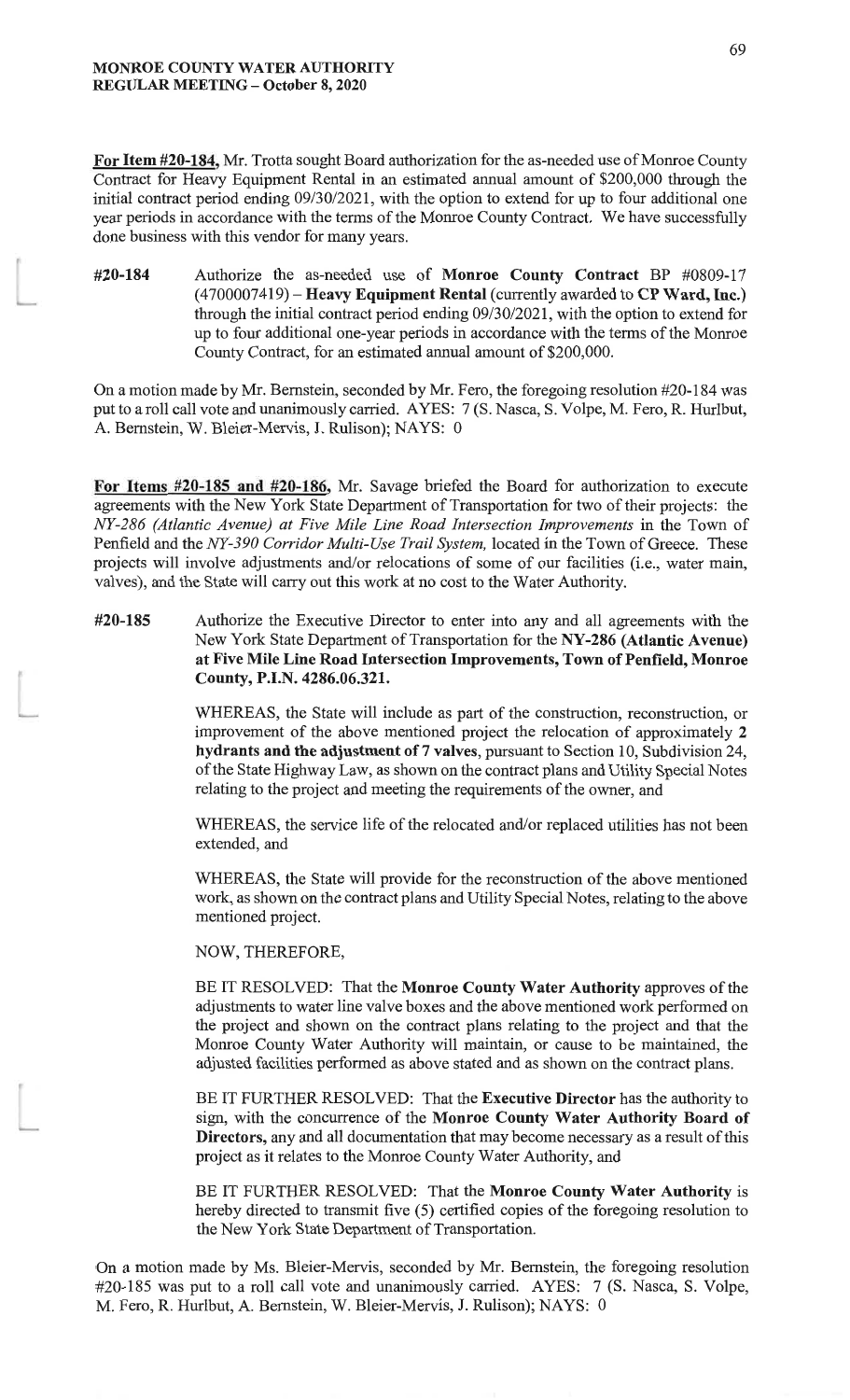#20-186 Authorize the Executive Director to enter into any and all agreements with the New York State Department of Transportation for the NY-390 Corridor Multi-Use Trail System, Town of Greece, Monroe County, P.I.N. 4390.08.321.

> WHEREAS, the State will include as part of the construction, reconstruction, or improvement of the above mentioned project the elevation of approximately five (5) water valve boxes, one meter vault cover, and verification of location and depth or relocation of water main at approximately three (3) locations, pursuant to Section 10, Subdivision 24, of the State Highway Law, as shown on the contract plans and Utility Special Notes relating to the project and meeting the requirements of the owner, and

> WHEREAS, the service life of the relocated and/or replaced utilities has not been extended, and

> WHEREAS, the State will provide for the reconstruction of the above mentioned work, as shown on the contract plans and Utility Special Notes, relating to the above mentioned project.

NOW, THEREFORE,

BE IT RESOLVED: That the Monroe County Water Authority approves of the adjustments to water line valve boxes and the above mentioned work performed on the project and shown on the contract plans relating to the project and that the Monroe County Water Authority will maintain, or cause to be maintained, the adjusted facilities performed as above stated and as shown on the contract plans.

BE IT FURTHER RESOLVED: That the Executive Director has the authority to sign, with the concurrence of the Monroe County Water Authority Board of Directors, any and all documentation that may become necessary as a result of this project as it relates to the Monroe County Water Authority, and

BE IT FURTHER RESOLVED: That the Monroe County Water Authority is hereby directed to transmit five (5) certified copies of the foregoing resolution to the New York State Department of Transportation.

On a motion made by Mr. Rulison, seconded by Mrs. Volpe, the foregoing resolution #20-186 was put to a roll call vote and unanimously carried. AYES: 7(S. Nasca, S. Volpe, M. Fero, R. Hurlbut, A. Bernstein, W. Bleier-Mervis, J. Rulison); NAYS: 0

### FINANCE COMMITTEE REPORT - Presented by Mr. Hurlbut, Committee Chairman

Mr. Hurlbut gave a briefing on the Finance Committee meeting held Thursday, October 1, at 9:00 a.m., at which time the first item was a review of the 2021 Budget. Director of Finance, Amy Molinari, gave a detailed presentation and responded to questions posed by Committee Members. Following the review and some discussion, the Finance Committee unanimously agreed to recommend approval of the 2021 Budget, as presented, by the full Board at the October 8, 2020 Regular Meeting.

Mr. Hurlbut continued with the second item on the Agenda, which was the recommendation of a firm to perform Financial Advisory Services. Ms. Molinari provided the Committee with details about a Request for Proposals the Authority issued on August 16, soliciting firms to provide Financial Advisory Services. She stated that an evaluation committee reviewed the five proposals received and recommended that Capital Markets Advisors, LLC be selected to act in this capacity for a term of three years. After some discussion, the Committee unanimously agreed to approve Capital Markets Advisors, LLC as provider of these services and to forward to the full Board for their approval at the October 8 meeting.

Mr. Hurlbut continued his reporting by stating that Ms. Molinari proceeded to give the Committee an overview of the Authority's investment practices. After some discussion, Chairman Hurlbut made a recommendation that the Audit Committee review the Authority's Annual Statement of Investment Policy, to be followed by further discussion at a future Board Meeting, in order to explore new avenues whereby the Authority can potentially yield maximum return on investments. No formal action was taken.

Mr. Hurlbut concluded his reporting by stating that the Committee confirmed its next meeting, which is scheduled for November 5, 2020, at  $8:00$  a.m., and that minutes of the October 1 meeting are posted on the MCWA website.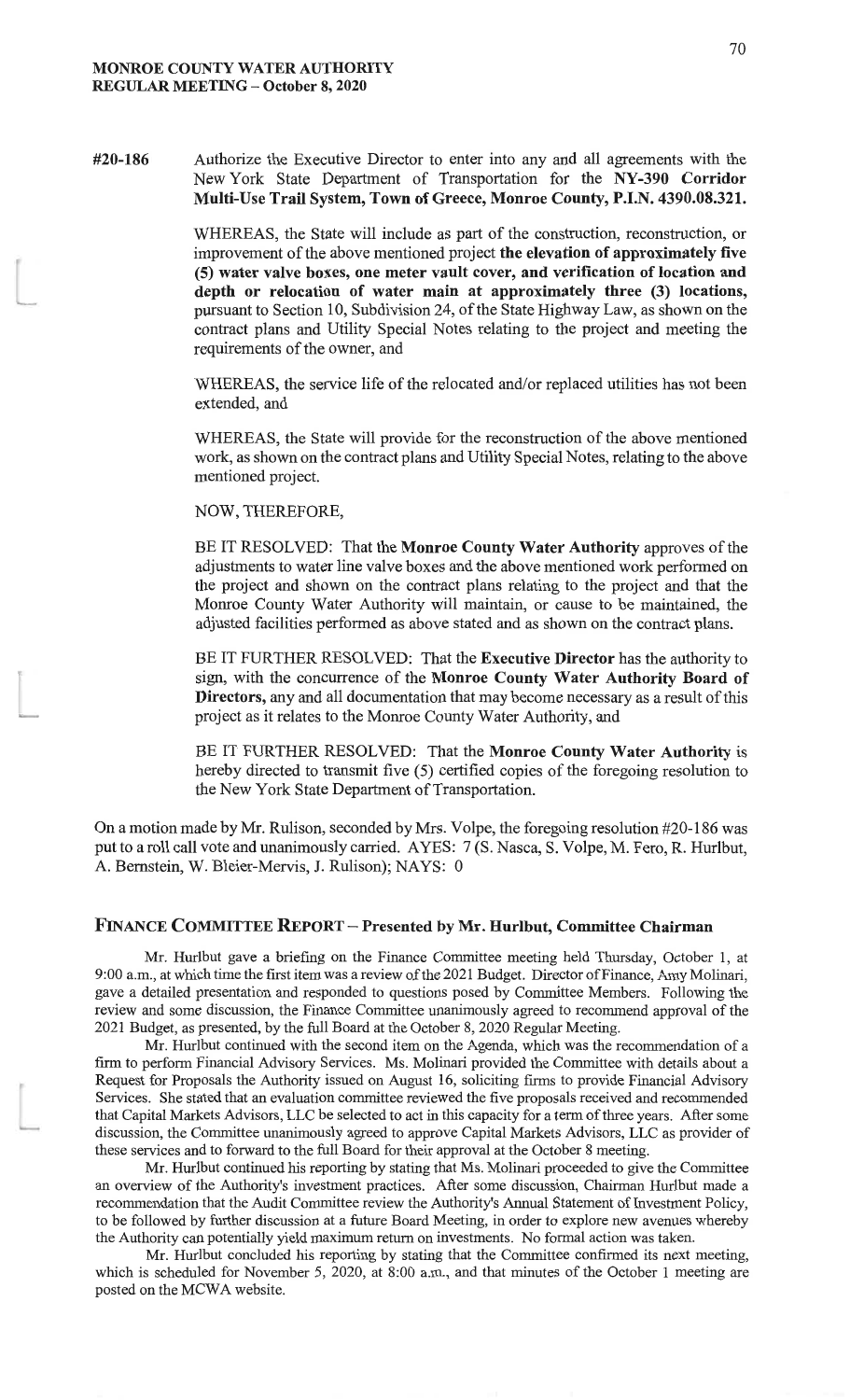For Item #20-187, Ms. Molinari reiterated some of what Mr. Hurlbut had just reported regarding the Request for Proposals and recapped the selection process. She responded to a follow-up question posed by a Board Member.

Based upon a Request for Proposals to financial advisory firms, along with a review #20-187 of responses, the Authority hereby designates Capital Markets Advisors, LLC to act as the Authority's Financial Advisor for a term not to exceed three years, at the following rates: President: \$275/hour; Vice-President: \$200/hour; Associates: \$150/hour.

On a motion made by Mr. Rulison, seconded by Mr. Fero, the foregoing resolution #20-187 was put to a roll call vote and unanimously carried. AYES: 7 (S. Nasca, S. Volpe, M. Fero, R. Hurlbut, A. Bernstein, W. Bleier-Mervis, J. Rulison); NAYS: 0

For Item #20-188, Ms. Molinari stated that there had been no revisions made to the proposed 2021 Budget since they were distributed to Board Members during August's Budget Workshops, and she invited any remaining questions. Budget information was also previously presented to the Finance Committee.

#20-188 **RESOLVED:** That the Authority's Preliminary Budget for calendar year 2021 totaling \$81,641,373 be, and it hereby is, adopted.

> IT IS FURTHER RESOLVED: That in accordance with the Authority's Trust Indenture dated October 1, 1991, Section 506, Paragraph #2, the Preliminary Budget so adopted shall, when it has been approved by a certificate of the Consulting Engineer, constitute for all purposes the Annual Budget for 2021.

On a motion made by Mr. Bernstein, seconded by Mr. Hurlbut, the foregoing resolution #20-188 was put to a roll call vote and unanimously carried. AYES: 7 (S. Nasca, S. Volpe, M. Fero, R. Hurlbut, A. Bernstein, W. Bleier-Mervis, J. Rulison); NAYS: 0

#20-189 The Members of the Authority expressly make the following determination for all awards of Procurement Contracts made during this meeting: (i) the proposed awardee has been found to be responsible; (ii) the proposed awardee complied with the State Finance Law provisions regarding Permissible Contacts (as defined in the Authority's Procurement Disclosure Policy); (iii) the proposed awardee has (or will prior to the final award being effective) complied with the State Finance Law provisions that require disclosure of all information required to be in the Authority's Solicitation Materials (as such term is defined in the Authority's Procurement Disclosure Policy); and (iv) the procurement process did not involve conduct that is prohibited by the Public Officers Law, the Authority's Procurement Disclosure Policy, and the Authority's Code of Ethics and Conflicts of Interest Policies.

On a motion made by Mr. Hurlbut, seconded by Mr. Bernstein, the foregoing resolution #20-189 was put to a roll call vote and unanimously carried. AYES: 7 (S. Nasca, S. Volpe, M. Fero, R. Hurlbut, A. Bernstein, W. Bleier-Mervis, J. Rulison); NAYS: 0

#### **GOVERNANCE COMMITTEE REPORT - Presented by Ms. Bleier-Mervis, Chairperson**

Ms. Bleier-Mervis gave a briefing on the Governance Committee meeting held Thursday, October 1, at 8:30 a.m. She reported that all items on the Agenda were Water Authority policies needing review and re-adoption. Mr. Noce gave a brief description of each policy, all of which were previously reviewed by Executive Staff and recommended for re-adoption without revisions. They are: The Conflicts of Interest Policy; Code of Ethics Policy; Software Code of Ethics Policy; Disposal Guidelines; Policy Regarding the Acquisition of Interests in Real Property; and Policy Governing the Use of Authority Discretionary Funds. She stated that Committee members voted unanimously to re-adopt these policies, as presented, and forward to the full Board for approval at the October 8 meeting.

Ms. Bleier-Mervis concluded her reporting by stating that the Committee confirmed its next meeting, scheduled for Thursday, December 3, 2020 at 8:30 a.m. and that minutes of the October 1 Governance Committee meeting are posted on the MCWA website.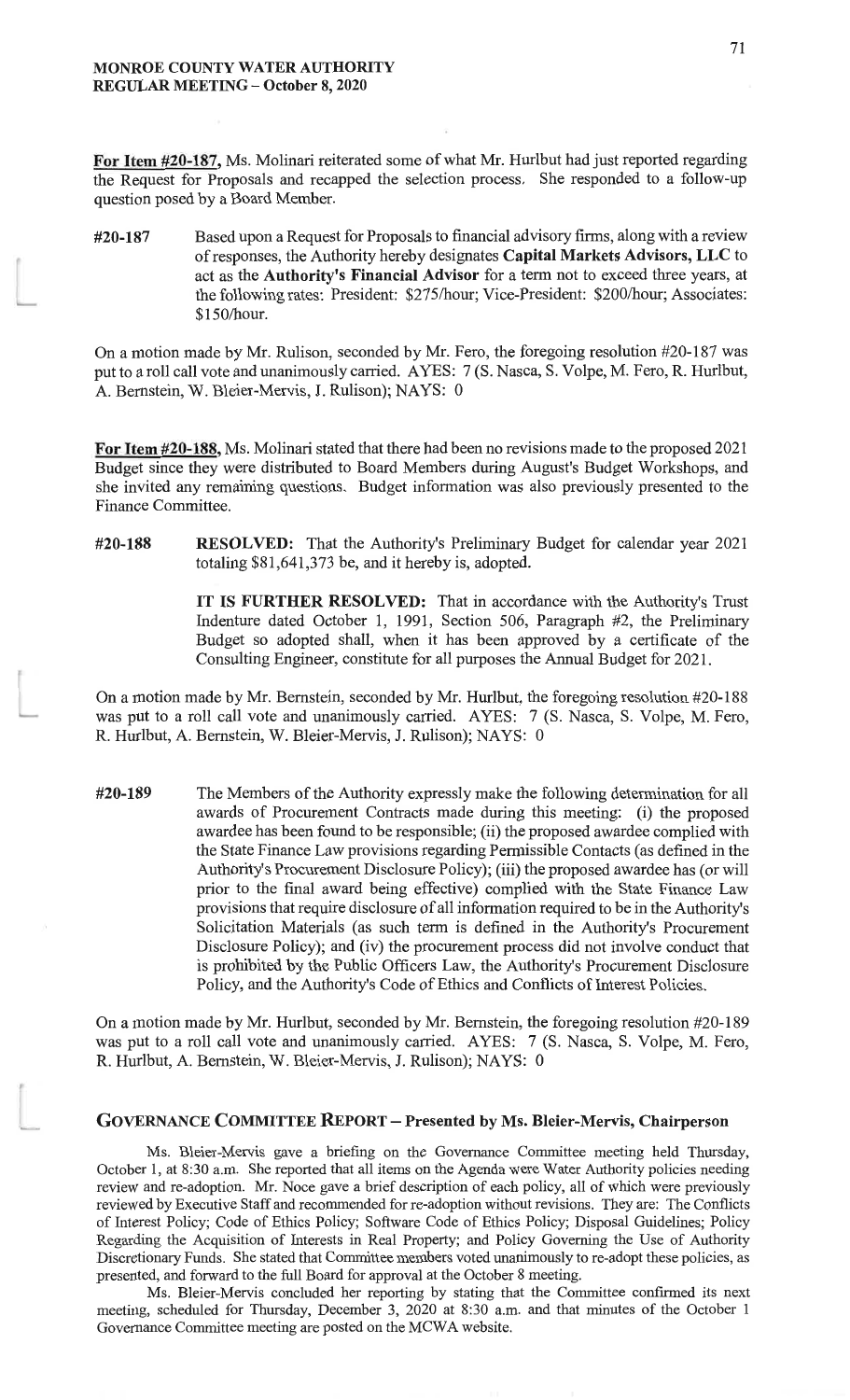#20-190 Upon recommendation of the Monroe County Water Authority's Governance Committee, the Board hereby readopts the Conflicts of Interest Policy, as presented.

On a motion made by Mr. Rulison, seconded by Mr. Hurlbut, the foregoing resolution #20-190 was put to a roll call vote and unanimously carried. AYES: 7 (S. Nasca, S. Volpe, M. Fero, R. Hurlbut, A. Bernstein, W. Bleier-Mervis, J. Rulison); NAYS: 0

Upon recommendation of the Monroe County Water Authority's Governance #20-191 Committee, the Board hereby readopts the Code of Ethics Policy, as presented.

On a motion made by Mr. Hurlbut, seconded by Mr. Fero, the foregoing resolution #20-191 was put to a roll call vote and unanimously carried. AYES: 7 (S. Nasca, S. Volpe, M. Fero, R. Hurlbut, A. Bernstein, W. Bleier-Mervis, J. Rulison); NAYS: 0

#20-192 Upon recommendation of the Monroe County Water Authority's Governance Committee, the Board hereby readopts the Policy Governing the Use of Authority Discretionary Funds, as presented.

On a motion made by Mr. Bernstein, seconded by Mr. Hurlbut, the foregoing resolution #20-192 was put to a roll call vote and unanimously carried. AYES: 7 (S. Nasca, S. Volpe, M. Fero, R. Hurlbut, A. Bernstein, W. Bleier-Mervis, J. Rulison); NAYS: 0

Upon recommendation of the Monroe County Water Authority's Governance #20-193 Committee, the Board hereby readopts the Policy Regarding the Acquisition of Interests in Real Property, as presented.

On a motion made by Mr. Rulison, seconded by Ms. Bleier-Mervis, the foregoing resolution #20-193 was put to a roll call vote and unanimously carried. AYES: 7 (S. Nasca, S. Volpe, M. Fero, R. Hurlbut, A. Bernstein, W. Bleier-Mervis, J. Rulison); NAYS: 0

#20-194 Upon recommendation of the Monroe County Water Authority's Governance Committee, the Board hereby readopts the Disposal Guidelines, as presented.

On a motion made by Mr. Hurlbut, seconded by Mrs. Volpe, the foregoing resolution #20-194 was put to a roll call vote and unanimously carried. AYES: 7 (S. Nasca, S. Volpe, M. Fero, R. Hurlbut, A. Bernstein, W. Bleier-Mervis, J. Rulison); NAYS: 0

Upon recommendation of the Monroe County Water Authority's Governance #20-195 Committee, the Board hereby readopts the Software Code of Ethics Policy, as presented.

On a motion made by Mr. Fero, seconded by Mr. Bernstein, the foregoing resolution #20-195 was put to a roll call vote and unanimously carried. AYES: 7(S. Nasca, S. Volpe, M. Fero, R. Hurlbut, A. Bernstein, W. Bleier-Mervis, J. Rulison); NAYS: 0

#### In Board folders for review:

- MCWA Preliminary 2021 Budget
- Proposed Recipients of RFQ/P for Support Services Related to Cellular Antenna
- Rochester Beacon Article on the Painting of Fire Hydrants in the Village of Fairport
- Routine monthly informational updates

72

\* \* \*